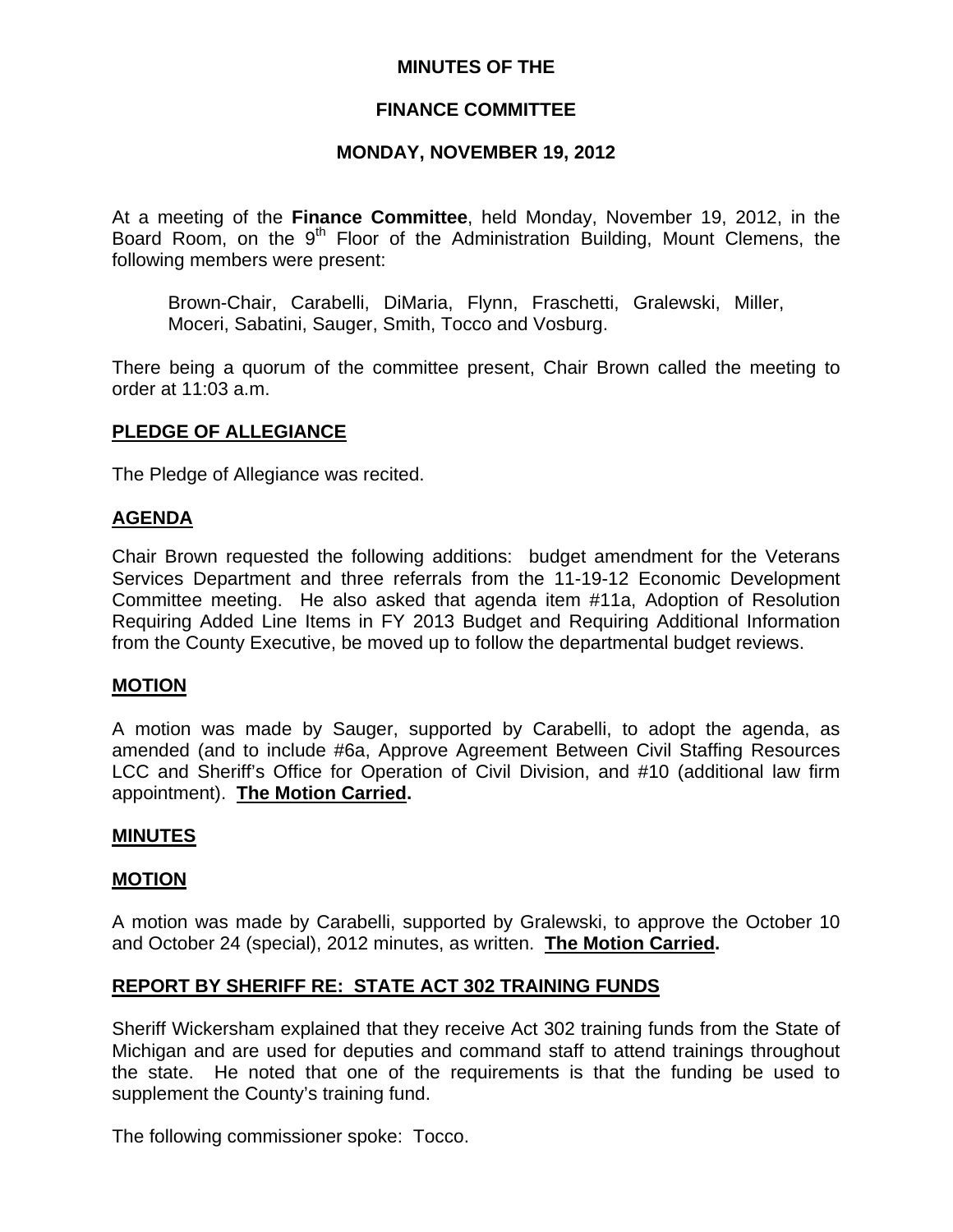# **APPROVE AGREEMENT BETWEEN CIVIL STAFFING RESOURCES LCC AND SHERIFF'S OFFICE FOR OPERATION OF CIVIL DIVISION**

# **COMMITTEE RECOMMENDATION – MOTION**

A MOTION WAS MADE BY SMITH, SUPPORTED BY SAUGER, TO RECOMMEND THAT THE BOARD OF COMMISSIONERS APPROVE A ONE YEAR AGREEMENT BETWEEN CIVIL STAFFING RESOURCES LCC AND THE MACOMB COUNTY SHERIFF'S OFFICE FOR THE OPERATION OF THE SHERIFF'S CIVIL DIVISION; FURTHER, A COPY OF THIS BOARD OF COMMISSIONERS' ACTION IS DIRECTED TO BE DELIVERED FORTHWITH TO THE OFFICE OF THE COUNTY EXECUTIVE.

The following commissioners spoke: Moceri, Tocco, Flynn, Smith, Carabelli, Fraschetti, Vosburg, Miller, Sauger and Gralewski.

A ROLL CALL VOTE WAS TAKEN AS FOLLOWS:

VOTING YES WERE CARABELLI, FRASCHETTI, GRALEWSKI, SABATINI, SAUGER, SMITH AND VOSBURG. THERE WERE 7 "YES" VOTES.

VOTING NO WERE BROWN, FLYNN, MILLER, MOCERI AND TOCCO. THERE WERE 5 "NO" VOTES.

#### **THE MOTION CARRIED.**

# **DEPARTMENTAL BUDGET REVIEWS**

#### **Sheriff**

Pete Provenzano summarized the budget. He stated that no change in personnel is being recommended and they have reduced their total expenditures by \$968,000, which is a result of several initiatives that have been put in place regarding overtime and contract services.

The following commissioners asked questions of Sheriff Wickersham: Brown, Carabelli, Fraschetti, Tocco, Moceri and Flynn.

#### **Treasurer**

Pete Provenzano summarized the budget. He stated that no change in personnel is being recommended and the department has trimmed their operating expenses across the board. He referred to the Revolving Tax Fund, a major function of the department, and commended the Treasurer for his vital role in generating earnings back to the General Fund.

The following commissioners asked questions of Treasurer Wahby and Jerry Moffitt: Fraschetti and Sauger.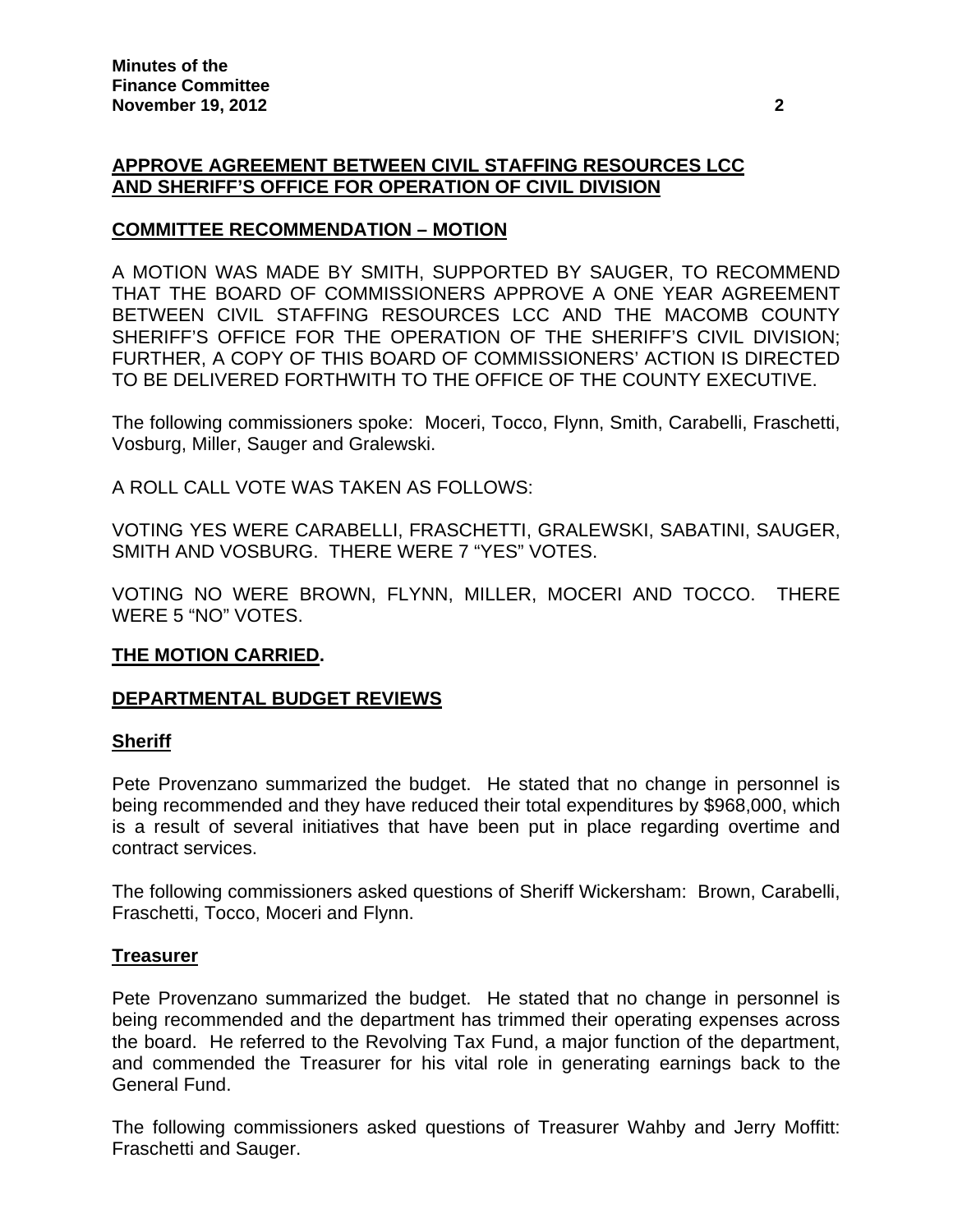### **Finance/Purchasing/Risk Management**

#### **Finance/Risk Management**

Pete Provenzano summarized the budget. He stated that their operating expenses have been consistent throughout the years, but they have decreased the supplies and services line item. He said since 2006, they have lost over 33 percent of personnel. He said they are recommending the addition of a Grant Contract Specialist for 2013, who will manage all of the grant operations, as well as the contracting policy and review of contracts, and this position would fall under Risk Management.

The following commissioners asked questions of Pete Provenzano: Carabelli, Flynn, Vosburg, Moceri and Brown.

#### **Purchasing**

Pete Provenzano summarized the budget. He stated that the department has lost over 30 percent of personnel since 2006 and are recommending the elimination of one position in 2013 due to the consolidation of the Department of Roads.

The following commissioner spoke: Moceri.

#### **ADOPT RESOLUTION REQUIRING ADDED LINE ITEMS IN THE FY 2013 BUDGET AND REQUIRING ADDITIONAL INFORMATION FROM THE COUNTY EXECUTIVE**

#### **COMMITTEE RECOMMENDATION – MOTION**

A MOTION WAS MADE BY FLYNN, SUPPORTED BY MOCERI, TO RECOMMEND THAT THE BOARD OF COMMISSIONERS ADOPT A RESOLUTION REQUIRING ADDED LINE ITEMS IN THE FY 2013 BUDGET AND REQUIRING ADDITIONAL INFORMATION FROM THE COUNTY EXECUTIVE.

The following commissioners spoke: Vosburg, Flynn, Moceri and Carabelli.

#### **AMENDMENT**

A MOTION WAS MADE BY VOSBURG, SUPPORTED BY GRALEWSKI, TO AMEND AS FOLLOWS:

#1, PERSONNEL, SHOULD READ AS FOLLOWS:

**SALARIES**  FRINGE BENEFITS OVERTIME

UNDER SUPPLIES & SERVICES, DELETE "OFFICE EXPENDITURES, TELEPHONES AND EQUIPMENT, INSURANCE AND REGISTRATION AND INTEREST EXPENSE."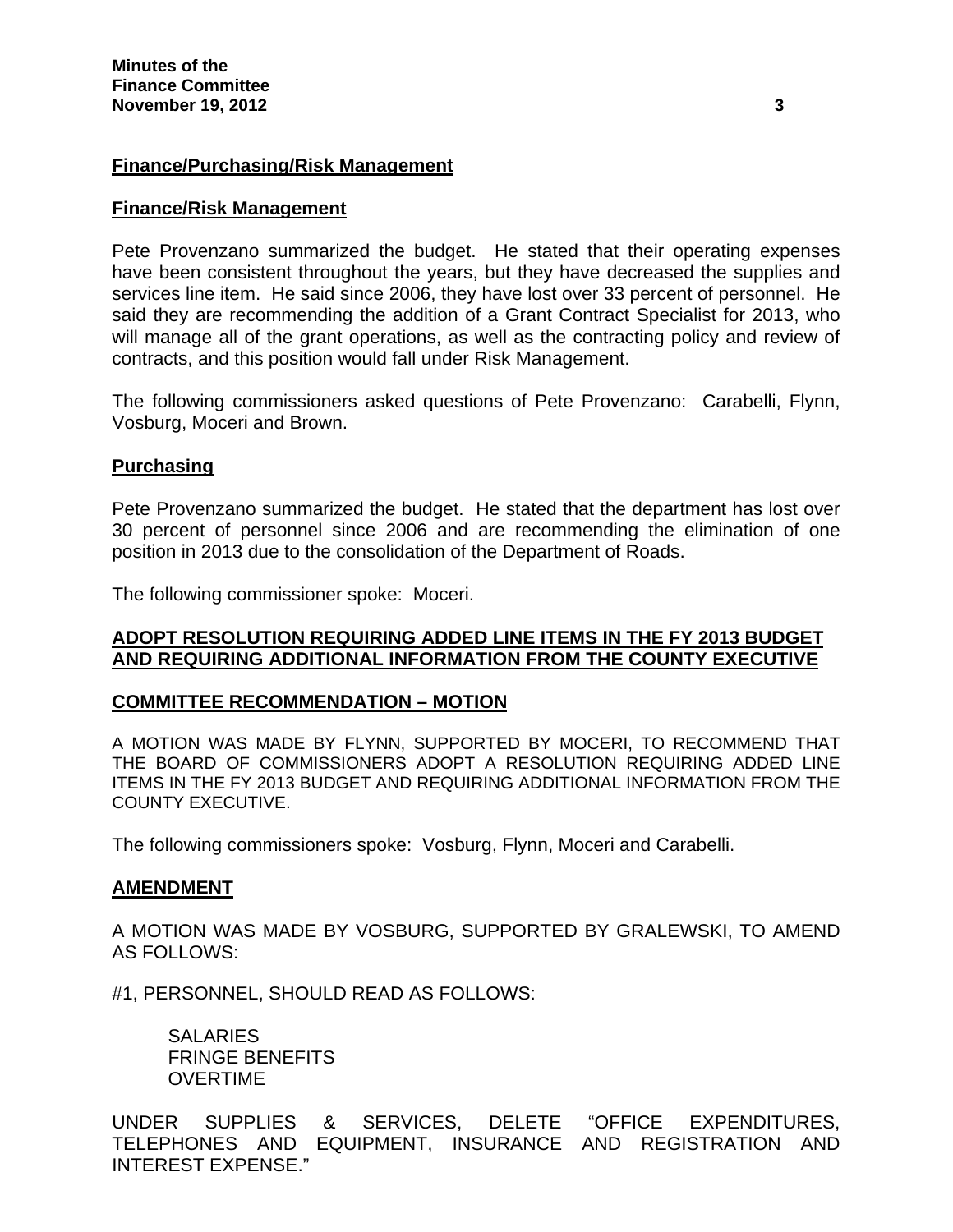The following commissioners spoke: Moceri, Miller and Flynn.

Commissioner Carabelli offered a friendly amendment: DELETE "PERSONNEL" FROM LINE ITEMS AND JUST LIST "SALARIES, FRINGE BENEFITS AND OVERTIME." ALSO, INCLUDE "SCHEDULE BY POSITION TYPE" AND LIST AS FOLLOWS: "DEPARTMENT HEAD, MANAGERS, SUPERVISORS, PROFESSIONAL STAFF AND CLERICAL STAFF." That was accepted by the maker and supporter.

Chair Brown called for a vote on the amendment and **THE MOTION CARRIED WITH FLYNN, MILLER AND MOCERI VOTING "NO."** 

Chair Brown called for a vote on the adoption of the resolution, as amended, and **THE MOTION CARRIED WITH FLYNN, MILLER AND MOCERI VOTING "NO."** 

# **RECOMMENDATIONS FROM 11-13-12 HEALTH & HUMAN SERVICES COMMITTEE MEETING**

### **COMMITTEE RECOMMENDATION – MOTION**

A MOTION WAS MADE BY VOSBURG, SUPPORTED BY MOCERI, TO RECOMMEND THAT THE BOARD OF COMMISSIONERS APPROVE THE FOLLOWING RECOMMENDATIONS FROM THE 11-13-12 HEALTH & HUMAN SERVICES COMMITTEE MEETING:

INCREASE IN BUDGETED REVENUES AND EXPENDITURES IN THE 2012/2013 MACOMB COUNTY COMMUNITY SERVICES AGENCY'S HEAD START NON-FEDERAL FUND IN THE AMOUNT OF \$7,463.06;

BUDGETED REVENUES AND EXPENDITURES IN THE 2012/2013 MACOMB COUNTY COMMUNITY SERVICES AGENCY'S HEAD START NON-FEDERAL PROGRAM IN THE NET AMOUNT OF \$28,126;

INCREASE IN BUDGETED REVENUES AND EXPENDITURES IN THE 2012/2013 MACOMB COUNTY SENIOR NUTRITION PROGRAM'S HOME DELIVERED MEALS-ADDITIONAL RESOURCES FUND IN THE NET AMOUNT OF \$15,430.50;

INCREASE IN BUDGETED REVENUES AND EXPENDITURES IN THE 1012/2013 MACOMB COUNTY COMMUNITY SERVICES AGENCY'S WEATHERIZATION ENERGY OPTIMIZATION (EO) FUND IN THE NET AMOUNT OF \$200,000, BRINGING THE TOTAL BUDGET TO \$240,000;

INCREASE IN BUDGETED REVENUES AND EXPENDITURES IN THE 2012/2013 MACOMB COUNTY COMMUNITY SERVICES AGENCY'S WEATHERIZATION ASSISTANCE FUND IN THE NET AMOUNT OF \$256,100, BRINGING THE TOTAL GRANT TO \$552,500;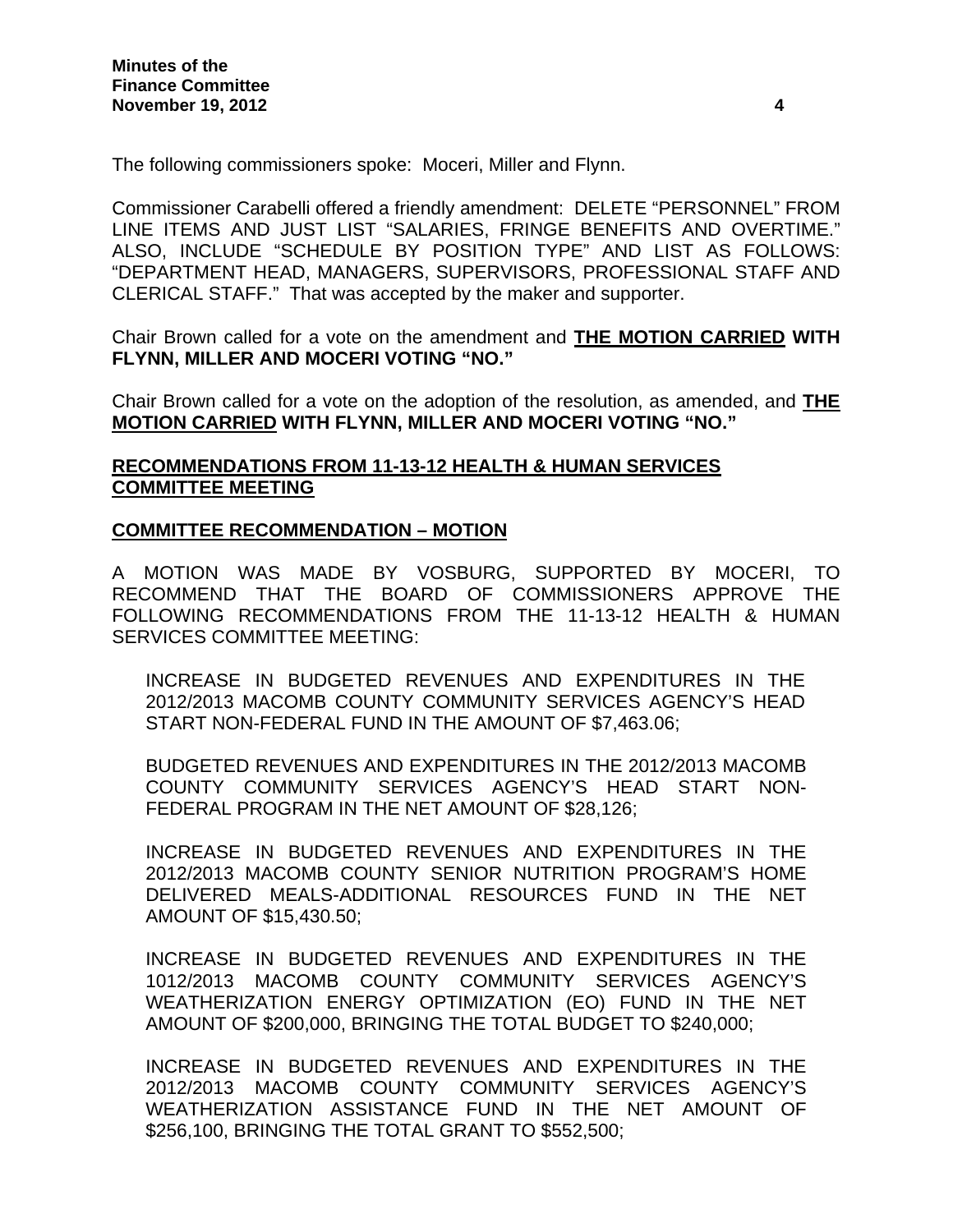INCREASE IN BUDGETED REVENUES AND EXPENDITURES IN THE 2012/2013 MACOMB COUNTY COMMUNITY SERVICES AGENCY'S FUND IN THE NET AMOUNT OF \$27,100;

INCREASE IN BUDGETED REVENUES AND EXPENDITURES IN THE 2012/2013 MACOMB COUNTY COMMUNITY SERVICES AGENCY'S SENIOR NUTRITION FUND IN THE NET AMOUNT OF \$8,375, WHICH INCLUDES \$1,675 IN MATCHING DOLLARS;

INCREASE IN BUDGETED REVENUES AND EXPENDITURES IN THE 2012/2013 HEALTH GRANT FUND IN THE NET AMOUNT OF \$49,783.35 TO ACCOUNT FOR THE RECEIPT OF A MICHIGAN DEPARTMENT OF ENVIRONMENTAL QUALITY COMMUNITY POLLUTION PREVENTION GRANT AND FOR THE CARRY-OVER OF FUNDS FROM THE 2012 NATIONAL ASSOCIATION OF COUNTY AND CITY HEALTH OFFICIALS MEDICAL RESERVE CORPS GRANT;

CHANGES IN BUDGETED REVENUES AND EXPENDITURES IN THE 2012/2013 HEALTH GRANT FUND IN THE NET AMOUNT OF \$174,538 TO ACCOUNT FOR DIFFERENCES BETWEEN THE FINAL AMOUNTS AWARDED AND THE AMOUNTS INCLUDED IN THE 2012/2013 BUDGET APPROVED BY THE BOARD OF COMMISSIONERS IN SEPTEMBER 2012 AND

ADJUSTMENT IN BUDGETED REVENUES AND EXPENDITURES IN THE 2012 CALENDAR YEAR BUDGET IN THE NET AMOUNT OF \$1,629,636 TO ACCOUNT FOR THE VALUE OF VACCINES SHIPPED TO THE HEALTH DEPARTMENT BY THE FEDERAL GOVERNMENT THROUGH THE STATE OF MICHIGAN.

FURTHER, THESE BUDGET ACTIONS ADDRESS BUDGETARY ISSUES ONLY. THEY DO NOT CONSTITUTE THE COMMISSION'S APPROVAL OF ANY COUNTY CONTRACT. IF A CONTRACT REQUIRES COMMISSION APPROVAL UNDER THE COUNTY'S CONTRACTING POLICY OR THE COUNTY'S PROCUREMENT ORDINANCE, SUCH APPROVAL MUST BE SOUGHT SEPARATELY; FURTHER, A COPY OF THIS BOARD OF COMMISSIONERS' ACTION IS DIRECTED TO BE DELIVERED FORTHWITH TO THE OFFICE OF THE COUNTY EXECUTIVE. **THE MOTION CARRIED.** 

# **REQUEST FOR BUDGET AMENDMENT FOR VETERANS SERVICES DEPT.**

# **COMMITTEE RECOMMENDATION – MOTION**

A MOTION WAS MADE BY VOSBURG, SUPPORTED BY MOCERI, TO RECOMMEND THAT THE BOARD OF COMMISSIONERS APPROVE A BUDGET AMENDMENT FOR THE VETERANS SERVICES DEPARTMENT TO SATISFY THE NEED CAUSED BY THE REALLOCATION OF OPERATING FUNDS TO THE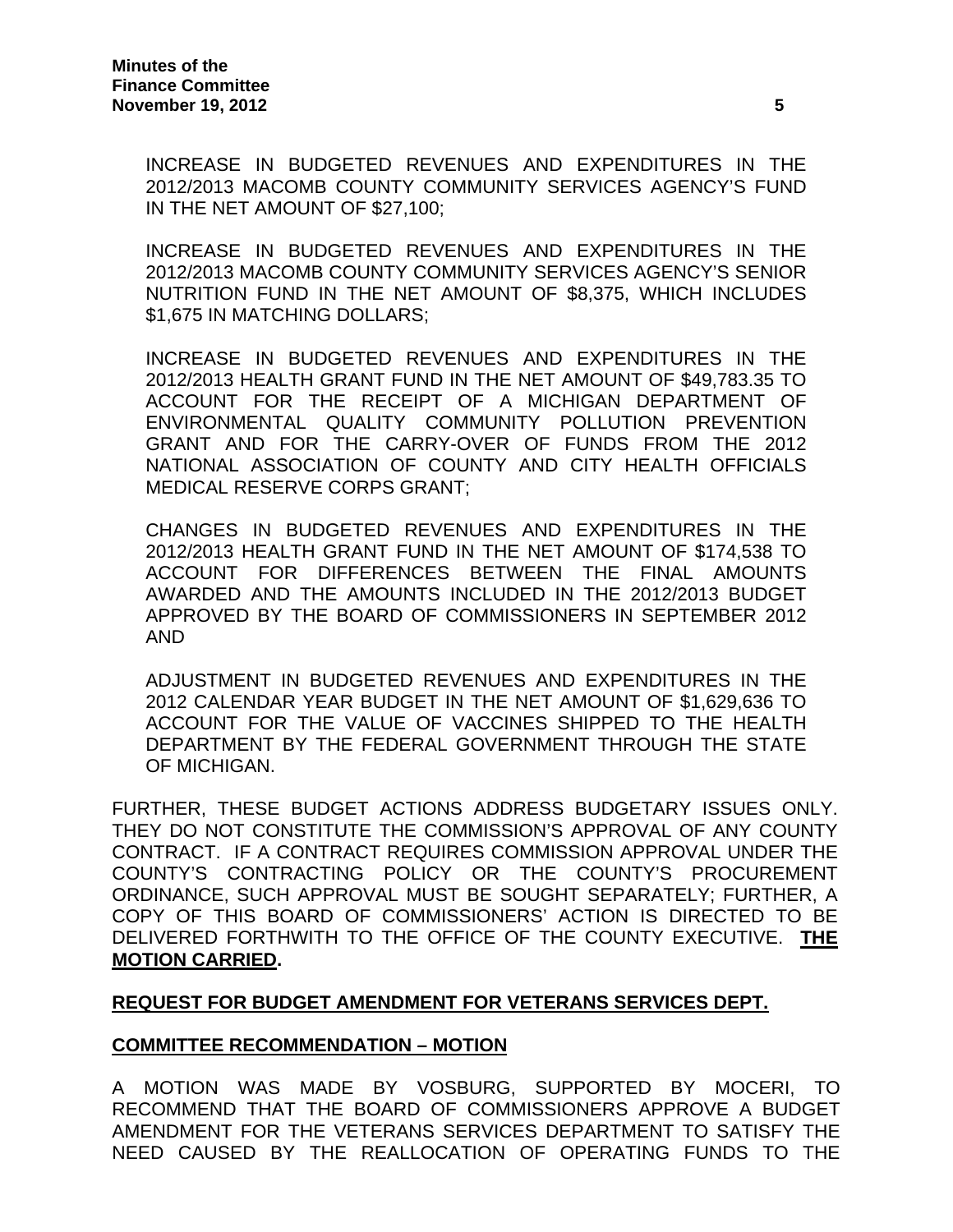SPECIAL NEEDS ACCOUNT TOTALLING \$57,396; THESE ADDITIONAL FUNDS WERE REQUIRED TO CONTINUE THE OPERATION OF THE MACOMB COUNTY VETERANS RELIEF FUND AND WERE SUPPLIED THROUGH THE VETERANS MILLAGE; THE AMOUNT NEEDED TO BE REALIGNED IS \$40,141 AND WILL COME FROM A SURPLUS IN SALARIES & WAGES AND FRINGE BENEFITS DUE TO AN UNFILLED POSITION IN THE DEPARTMENT; THE FUNDS WILL BE DISTRIBUTED IN THE FOLLOWING MANNER: PER DIEMS-NON PAYROLL, \$1,200; BOOKS, \$1,526; BURIAL ALLOWANCE, \$9,000; GRAVE MARKER ALLOWANCE, \$1,000; TRAVEL-LOCAL MILEAGE, \$1,500; PRINTING AND REPRODUCTION, \$865; SPECIAL NEEDS, \$25,000 AND MISCELLANEOUS, \$50; FURTHER, THIS BUDGET ACTION ADDRESSES BUDGETARY ISSUES ONLY. IT DOES NOT CONSTITUTE THE COMMISSION'S APPROVAL OF ANY COUNTY CONTRACT. IF A CONTRACT REQUIRES COMMISSION APPROVAL UNDER THE COUNTY'S CONTRACTING POLICY OR THE COUNTY'S PROCUREMENT ORDINANCE, SUCH APPROVAL MUST BE SOUGHT SEPARATELY; FURTHER, A COPY OF THIS BOARD OF COMMISSIONERS' ACTION IS DIRECTED TO BE DELIVERED FORTHWITH TO THE OFFICE OF THE COUNTY EXECUTIVE. **THE MOTION CARRIED.** 

# **RECOMMENDATIONS FROM 11-13-12 JUSTICE & PUBLIC SAFETY COMMITTEE MEETING**

# **COMMITTEE RECOMMENDATION – MOTION**

A MOTION WAS MADE BY CARABELLI, SUPPORTED BY SAUGER, TO RECOMMEND THAT THE BOARD OF COMMISSIONERS APPROVE THE FOLLOWING RECOMMENDATIONS FROM THE 11-13-12 JUSTICE & PUBLIC SAFETY COMMITTEE MEETING:

2012 BUDGET AMENDMENT FOR FUND 350 FOR THE 2010 HOMELAND SECURITY GRANT PROGRAM REGIONAL FIDUCIARY GRANT IN THE NET AMOUNT OF \$9,415,370.32;

INCREASE IN THE FY 2013 BUDGETED STATE REVENUES AND EXPENDITURES OF THE MACOMB COUNTY ADULT DRUG COURT IN THE AMOUNT OF \$5,000 TO ACCOUNT FOR THE DIFFERENCE BETWEEN THE FINAL AMOUNT AWARDED BY THE MICHIGAN DRUG COURT GRANT PROGRAM AND THE AMOUNT INCLUDED IN THE FY2013 BUDGET ADOPTED BY THE BOARD OF COMMISSIONERS IN SEPTEMBER 2012; THE BUDGETED LINE ITEM BEING INCREASED IS SUBSTANCE ABUSE TREATMENT AND

AMEND THE BUDGET FOR AN INCREASE IN STATE REVENUE AND RELATED EXPENSES IN THE AMOUNT OF \$20,000 TO SUPPORT JUVENILE DRUG COURT OPERATIONS.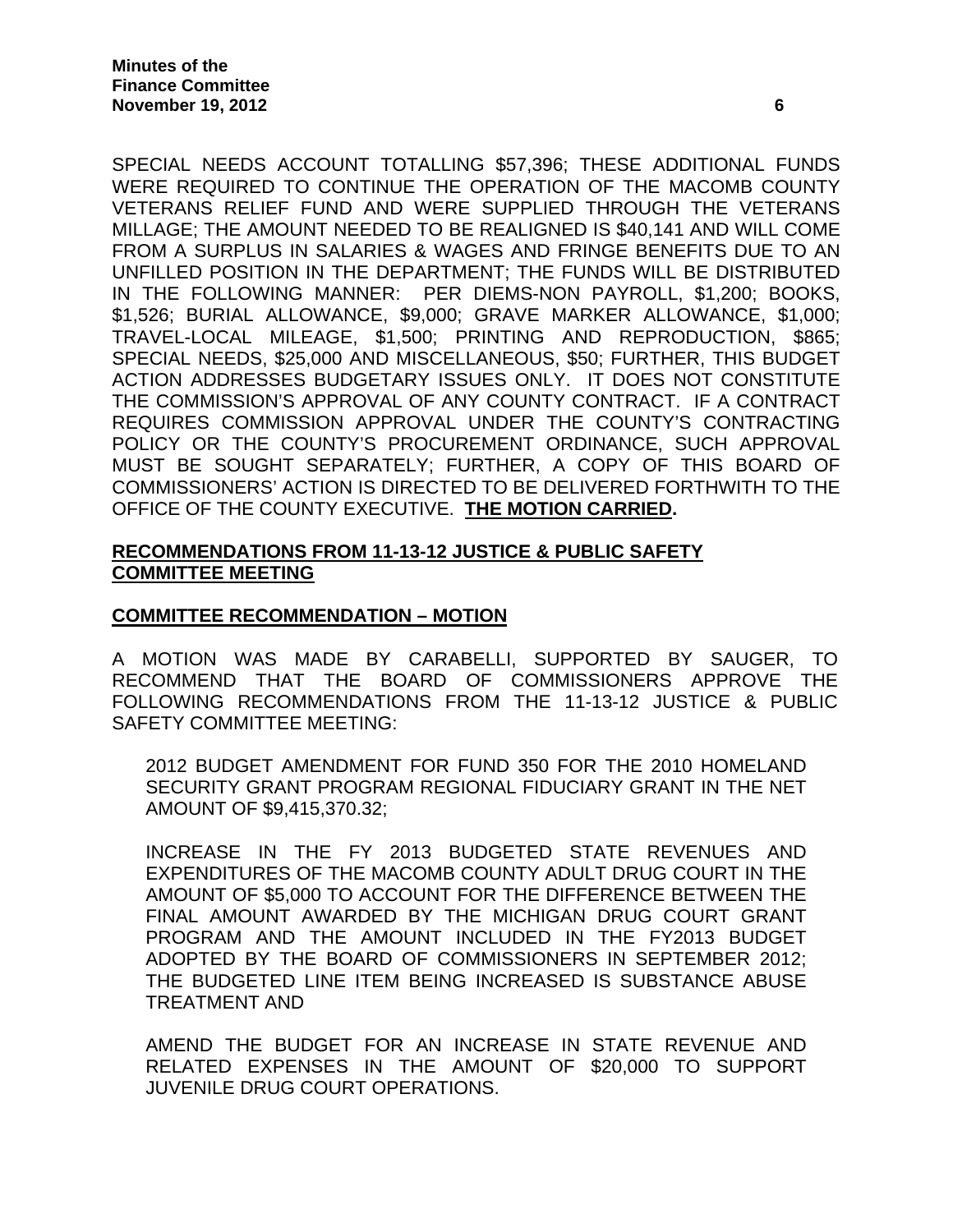FURTHER, THESE BUDGET ACTIONS ADDRESS BUDGETARY ISSUES ONLY. THEY DO NOT CONSTITUTE THE COMMISSION'S APPROVAL OF ANY COUNTY CONTRACT. IF A CONTRACT REQUIRES COMMISSION APPROVAL UNDER THE COUNTY'S CONTRACTING POLICY OR THE COUNTY'S PROCUREMENT ORDINANCE, SUCH APPROVAL MUST BE SOUGHT SEPARATELY; FURTHER, A COPY OF THIS BOARD OF COMMISSIONERS' ACTION IS DIRECTED TO BE DELIVERED FORTHWITH TO THE OFFICE OF THE COUNTY EXECUTIVE. **THE MOTION CARRIED.** 

### **RECOMMENDATIONS FROM 11-19-12 ECONOMIC DEVELOPMENT COMMITTEE MEETING**

### **COMMITTEE RECOMMENDATION – MOTION**

A MOTION WAS MADE BY CARABELLI, SUPPORTED BY SAUGER, TO RECOMMEND THAT THE BOARD OF COMMISSIONERS APPROVE THE FOLLOWING RECOMMENDATIONS FROM THE 11-19-12 ECONOMIC DEVELOPMENT COMMITTEE MEETING:

AMENDMENT TO THE FY 2012/2013 BUDGET FOR THE MACOMB COUNTY DEPARTMENT OF ROADS TO TRANSFER \$70,000 FROM THE FUND BALANCE TO COMPLETE REPARS TO THE ELEVATOR AT 117 SOUTH GROESBECK BUILDING (FUND BALANCE OF \$41,926,999 ESTIMATED FOR FY END ON 9/30/13). NATIONAL ELEVATOR CONSULTANTS, INC., THE COUNTY'S ELEVATOR CONSULTANT, WILL PREPARE BID SPECIFICATIONS AND MONITOR REPAIRS AT A COST OF \$7,200; THE PROJECT WILL BE PUBLICLY ADVERTISED AND BID, WITH AWARD TO THE LOWEST QUALIFIED BIDDER; THE ESTIMATED COST OF THE REPAIR IS \$60,653 (ESTIMATE SUBMITTED BY THYSSEN KRUPP, WITH WHOM DEPARTMENT OF ROADS HAS A CONTRACT WITH FOR ELEVATOR MAINTENANCE);

AMENDMENT TO THE FY 2012/2013 BUDGET FOR THE MACOMB COUNTY DEPARTMENT OF ROADS IN THE AMOUNT OF \$1,342,432 TO RECOGNIZE AUDIT ADJUSTMENT TO FY 2010 STATE MAINTENANCE CONTRACT (\$500,000 IN CAPITAL EQUIPMENT LINE ITEM AND \$842,432 IN CONSTRUCTION AND MAINTENANCE EXPENDITURE LINE ITEM) AND

INCREASE IN 2012 BUDGETED REVENUES AND EXPENDITURES IN THE MACOMB COUNTY DEPARTMENT OF PLANNING & ECONOMIC DEVELOPMENT AS A RESULT OF THE NEED TO EXPEND THE ENTIRE NSP3 GRANT ALLOCATION OF \$2,536,817 IN 2013; THE PROJECT WILL BE COMPLETED BY JULY 2013 AND THE COUNTY MUST HAVE ACCESS TO THE ENTIRE AMOUNT OF FUNDING AVAILABLE IN ORDER TO PAY FOR THESE COSTS.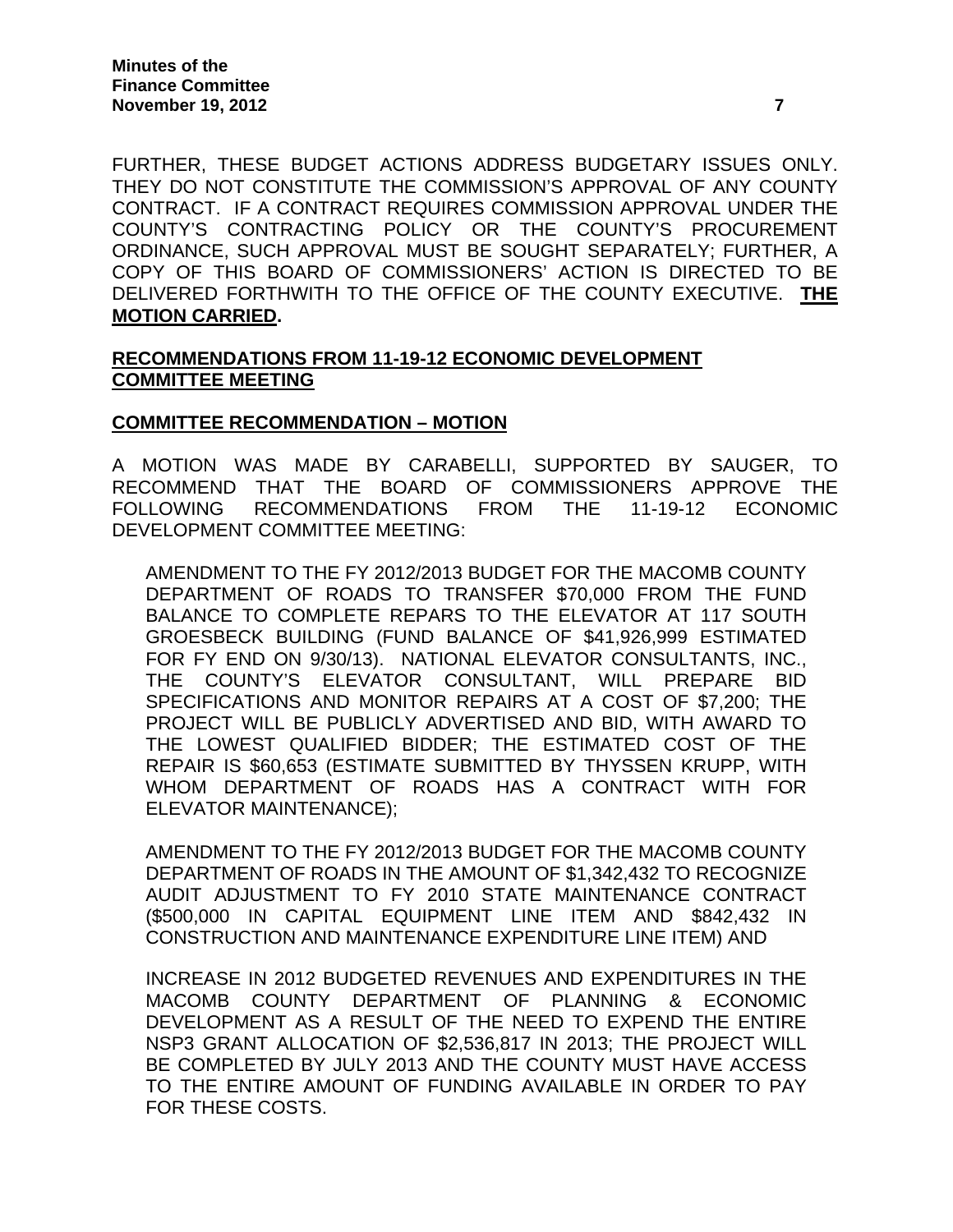FURTHER, THESE BUDGET ACTIONS ADDRESS BUDGETARY ISSUES ONLY. THEY DO NOT CONSTITUTE THE COMMISSION'S APPROVAL OF ANY COUNTY CONTRACT. IF A CONTRACT REQUIRES COMMISSION APPROVAL UNDER THE COUNTY'S CONTRACTING POLICY OR THE COUNTY'S PROCUREMENT ORDINANCE, SUCH APPROVAL MUST BE SOUGHT SEPARATELY; FURTHER, A COPY OF THIS BOARD OF COMMISSIONERS' ACTION IS DIRECTED TO BE DELIVERED FORTHWITH TO THE OFFICE OF THE COUNTY EXECUTIVE. **THE MOTION CARRIED.** 

### **APPOINTMENTS OF LAW FIRMS**

### **MOTION**

A motion was made by Gralewski, supported by Sauger, to concur in the appointments of the following law firms:

York Dolan & Tomlinson, PC to represent the County Road Commission (Department of Roads) and County defendants in the litigation entitled Melvin Gunter vs. Joshua Moceri and the County of Macomb and

McConaghy & Nyovich, PLLC to represent County of Macomb in the litigation entitled Macomb County Professional Deputy Sheriffs Association vs. County of Macomb.

**The Motion Carried.** 

# **ADOPTION OF PROCLAMATIONS**

# **COMMITTEE RECOMMENDATION – MOTION**

A MOTION WAS MADE BY MILLER, SUPPORTED BY MOCERI, TO RECOMMEND THAT THE BOARD OF COMMISSIONERS ADOPT THE FOLLOWING PROCLAMATIONS:

COMMENDING MACOMB COUNTY CHAMBER ON BEING CHOSEN THE 2012 OUTSTANDING CHAMBER OF THE YEAR **(OFFERED BY MILLER)**;

COMMENDING GRACE SHORE ON RECEIVING THE MICHIGAN CHAMBER PROFESSIONAL AWARD **(OFFERED BY MILLER)** AND

COMMENDING LOGAN OKONIEWSKI – EAGLE SCOUT **(OFFERED BY BROWN)**.

#### **THE MOTION CARRIED.**